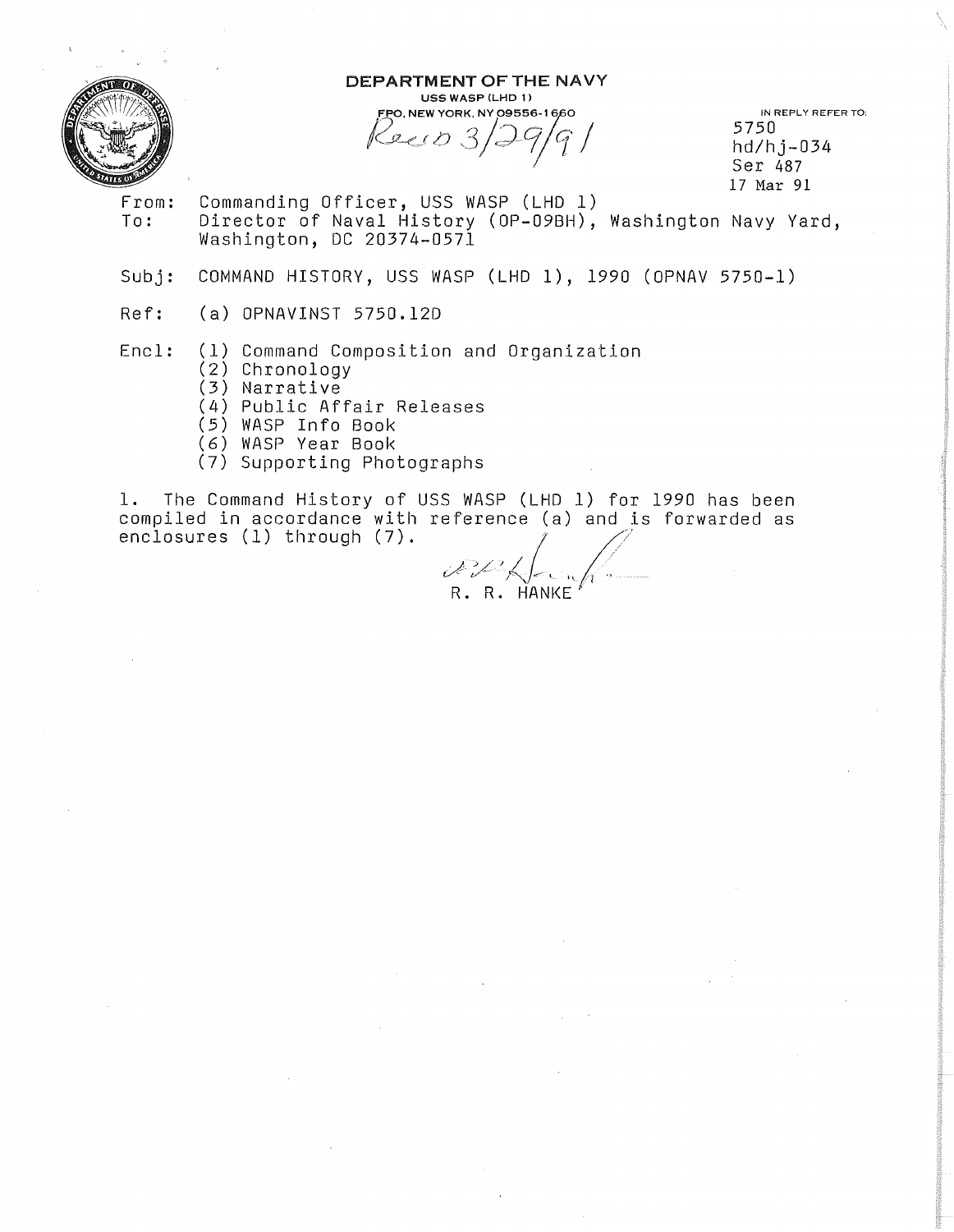# **CHRONOLOGY**

| January 1990  |      |                                                                                                             |
|---------------|------|-------------------------------------------------------------------------------------------------------------|
| 01JAN         | 2343 | Started the year moored to Pier 5 Naval Station<br>Norfolk, Virginia.                                       |
| 05JAN         | 1157 | RADM Quast arrived for an informal call.                                                                    |
| 11JAN         | 0939 | RADM Chibow (Inspector General) visit.                                                                      |
| 11JAN         | 1300 | Commenced Fast Cruise.                                                                                      |
| 12JAN         | 0935 | CINCLANTFLT Deputy arrives.                                                                                 |
| 17JAN         | 0900 | Underway enroute to Guantanamo Bay, Cuba.                                                                   |
| 21JAN         | 1205 | Anchored in Anchorage "D" Naval Station,                                                                    |
| 29JAN         | 1440 | Guantanamo Bay, Cuba. Began training period.<br>RADM Rickman (COMTRALANT) arrives for an<br>informal visit. |
| February 1990 |      |                                                                                                             |
| 14FEB         | 1646 | Underway enroute to Mayport, Florida.                                                                       |
| 19FEB         | 1305 | Moored to pier 3 Naval Station, Mayport,                                                                    |
|               |      | Florida.                                                                                                    |
| 22FEB         | 1505 | Underway enroute Port Everglades, Florida.                                                                  |
| 24FEB         | 1525 | Anchored off Ft. Lauderdale, Florida.                                                                       |
| 25FEB         | 0834 | Underway enroute Port Everglades, Florida.                                                                  |
| 25FEB         | 1009 | Moor Port Everglades, Florida.                                                                              |
| 28FEB         | 0816 | Underway enroute Key West Opareas.                                                                          |
| March 1990    |      |                                                                                                             |
| 02MAR         | 1142 | Detonated shot #1 (Shock Trials).                                                                           |
| 02MAR         | 1600 | Anchored off Key West, Florida.                                                                             |
| 04MAR         | 1152 | Underway for local ops (KEY WEST OPAREA).                                                                   |
| 05MAR         | 1046 | Detonated shot #2 (Shock Trails).                                                                           |
| 05MAR         | 1515 | Anchored off Key West, Florida.                                                                             |
| 08MAR         | 1033 | Underway for local ops (KEY WEST OPAREA).                                                                   |
| 08MAR         | 1514 | Sighted vessel in distress, 2 Cuban Men rescued                                                             |
|               |      | and granted same.                                                                                           |
| 10MAR         | 1451 | Detonated shot #3 (Shock Trials).                                                                           |
| 10MAR         | 1840 | Anchored off Key West, Florida.                                                                             |
| 12MAR         | 0717 | CAPT R. R. Hanke relieved CAPT L. F. Picotte as                                                             |
|               |      | Commanding Officer.                                                                                         |
| 12MAR         | 0751 | Underway enroute Mayport, Florida.<br>Moored STBD side to pier C-4 Naval Station,                           |
| 13MAR         | 1154 | Mayport, Florida.                                                                                           |
| 17MAR         | 1224 | Underway enroute Port Everglades, Florida.                                                                  |
| 18MAR         | 1514 | Anchored off Fort Lauderdale, Florida for                                                                   |
|               |      | Channel Finder Testing.                                                                                     |
| 19MAR         | 0645 | Underway for local ops.                                                                                     |
| 19MAR         | 1832 | Anchored off Fort Lauderdale, Florida.                                                                      |
| 20MAR         | 0645 | Underway for local ops.                                                                                     |
| 20MAR         | 1856 | Completed Channel Finder Tests enroute Norfolk,                                                             |
|               |      | Virginia.                                                                                                   |

Enclsoure (2)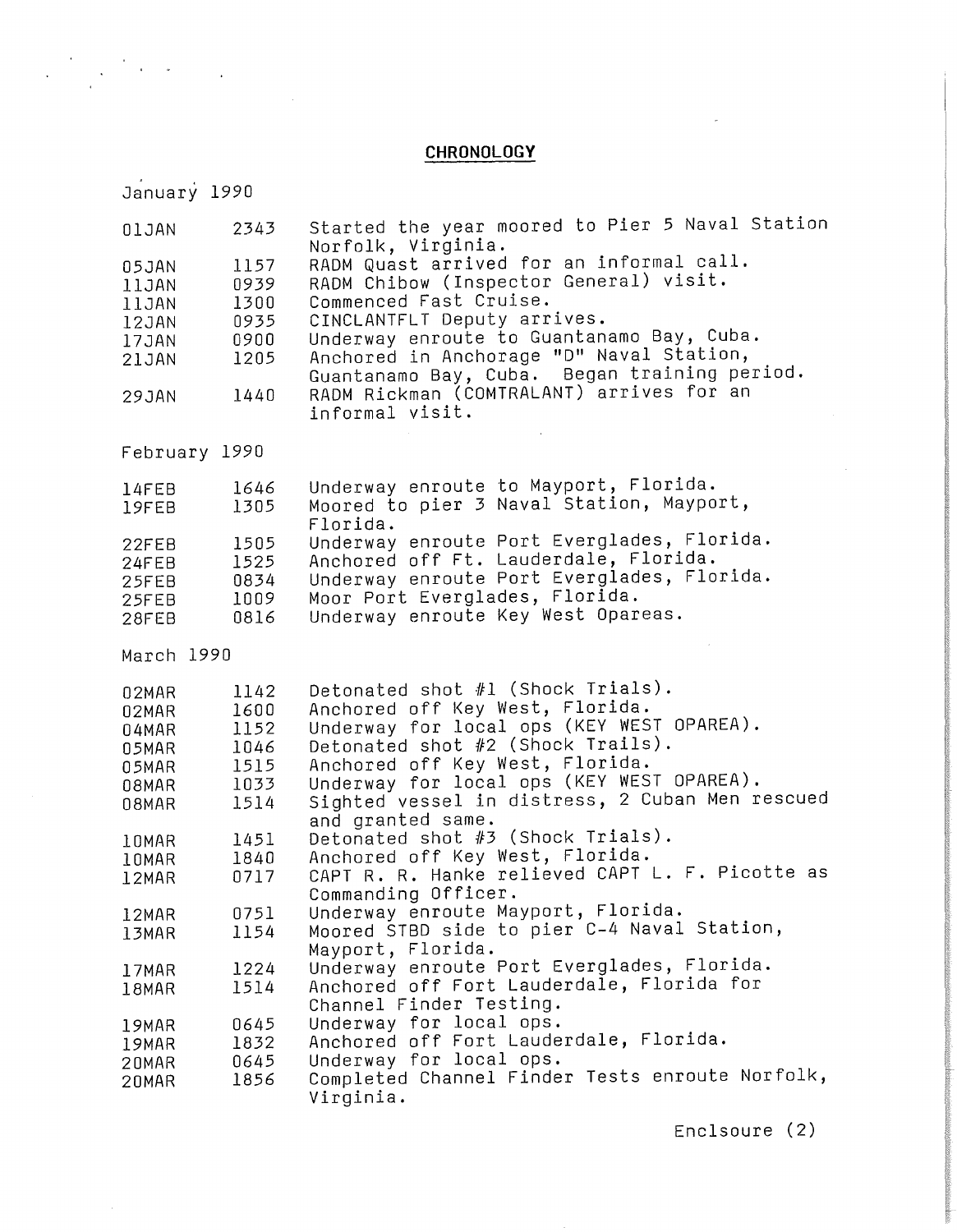| 23MAR                   | 1626                 | Moored STBD side to Pier 7 Naval Station,                                                                                                                                     |
|-------------------------|----------------------|-------------------------------------------------------------------------------------------------------------------------------------------------------------------------------|
|                         |                      | Norfolk, Virginia.                                                                                                                                                            |
| 28MAR                   | 0800                 | COMPHIBRON 12, CAPT Kemple, broke his pennant<br>onboard.                                                                                                                     |
| April 1990              |                      |                                                                                                                                                                               |
| No Entries.             |                      |                                                                                                                                                                               |
| MAY 1990                |                      |                                                                                                                                                                               |
| <b>OIMAY</b>            | 1357                 | RADM Von Hoeszlin, Federal German Navy, arrived<br>for a tour.                                                                                                                |
| 09MAY<br>09MAY<br>13MAY | 1130<br>1130<br>1030 | COMSECONDFLT arrived for an informal call.<br>COMPHIBGRU 2 arrived for an informal call.<br>LT  <br>, CHC, $b$ aptized $ $<br>son of OSI<br>using ship's bell as the<br>font. |
| JUNE 1990               |                      |                                                                                                                                                                               |
| 11JUN                   | 1325                 | Armed Forces Staff College Students arrived for<br>tour of ship.                                                                                                              |
| 18JUN                   | 0604                 | MMFA Essary pronounced dead by ship's doctor.<br>Cause: suicide by hanging onboard ship.                                                                                      |
| 19JUN                   | 1318                 | VADM Jean Betermier, Commandant French Naval War<br>College, arrived for visit.                                                                                               |
| <b>21JUN</b>            | 1638                 | Underway for local operations in VACAPES<br>OPAREAS.                                                                                                                          |
| <b>23JUN</b>            | 1328                 | Commenced Helicopter Dynamic Interface.                                                                                                                                       |
| <b>23JUN</b>            | 2140                 | Man Overboard: Identified as AA<br>, USN.                                                                                                                                     |
| <b>23JUN</b>            | 2200                 | AA I<br>recovered alive and well.                                                                                                                                             |
| <b>24JUN</b>            | 1551                 | Committed the remains of CDR Earl E. Claridge,<br>USN (ret) and HT1 Alfred E. Snyder, USN(ret) to<br>the deep in position 36-44N 075-03.1W.                                   |
| <b>26JUN</b>            | 1050                 | Secured from Helicopter Dynamic Interface.                                                                                                                                    |
| <b>26JUN</b>            | 1220                 | Moored STBD side to Pier 12 Naval Station,<br>Norfolk, Virginia.                                                                                                              |
| <b>27JUN</b>            | 0830                 | Underway for Dependent's Cruise.                                                                                                                                              |
| <b>27JUN</b>            | 2030                 | Moored STBD side to Pier 12 Naval Station,<br>Norfolk, Virginia.                                                                                                              |
| <b>28JUN</b>            | 0834                 | Underway enroute Norfolk Naval Shipyard,                                                                                                                                      |
| <b>28JUN</b>            | 1101                 | Portsmouth, Virginia.<br>Moored Pier 4 Norfolk, Naval Shipyard,<br>Portsmouth, Virginia.<br>Commenced PSA.                                                                    |

July 1990

 $\mathcal{L}_{\mathcal{A}}$ 

 $\label{eq:2} \frac{1}{2}\sum_{i=1}^n\frac{1}{2}\sum_{j=1}^n\frac{1}{2}\sum_{j=1}^n\frac{1}{2}\sum_{j=1}^n\frac{1}{2}\sum_{j=1}^n\frac{1}{2}\sum_{j=1}^n\frac{1}{2}\sum_{j=1}^n\frac{1}{2}\sum_{j=1}^n\frac{1}{2}\sum_{j=1}^n\frac{1}{2}\sum_{j=1}^n\frac{1}{2}\sum_{j=1}^n\frac{1}{2}\sum_{j=1}^n\frac{1}{2}\sum_{j=1}^n\frac{1}{2}\sum_{j=1}^n\frac{$ 

 $\bar{\lambda}$ 

 $\ddot{\phantom{a}}$ 

No Entries.

Enclsoure (2)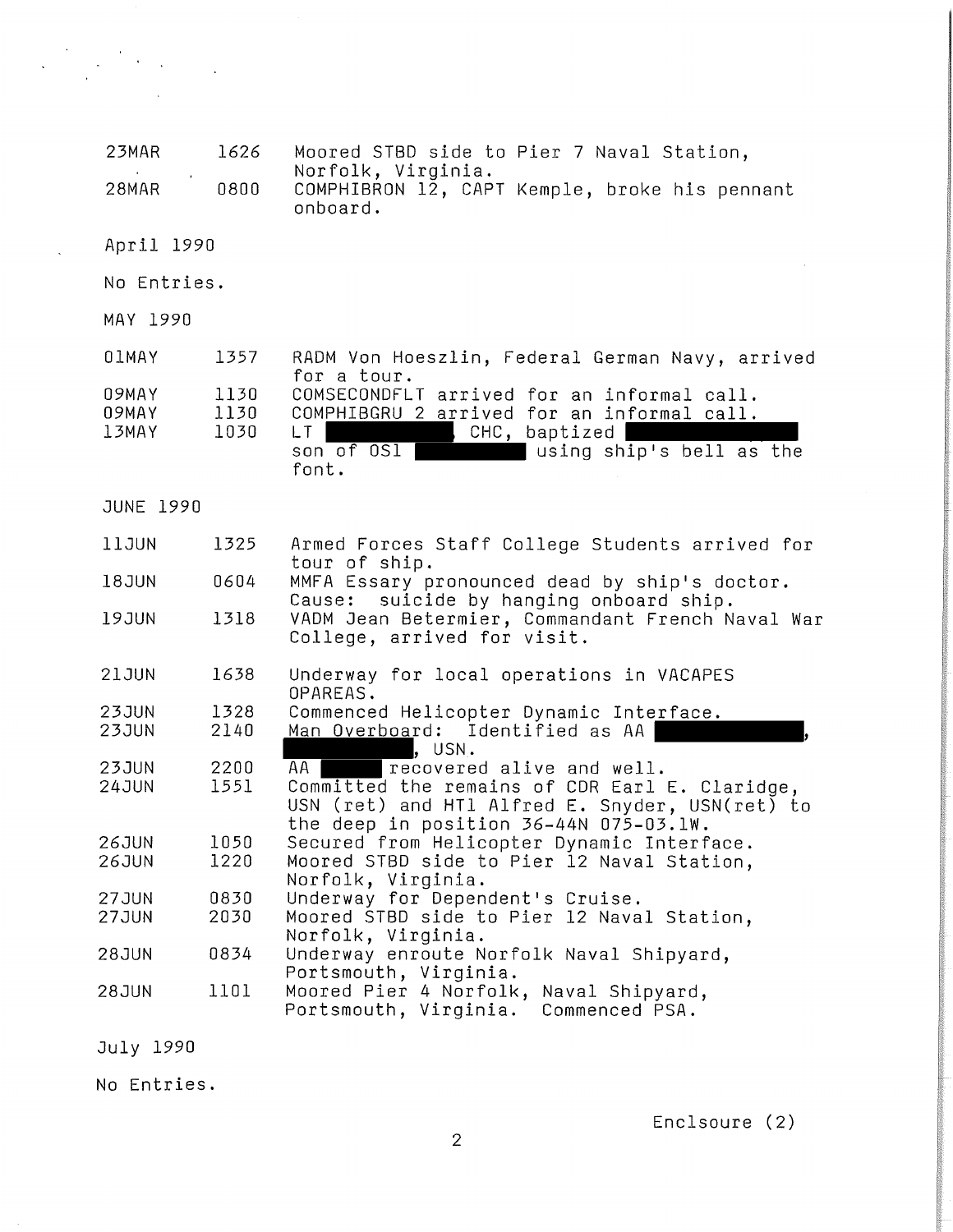| August 1990                                               |                                              |                                                                                                                                                                                                                                                                         |  |  |
|-----------------------------------------------------------|----------------------------------------------|-------------------------------------------------------------------------------------------------------------------------------------------------------------------------------------------------------------------------------------------------------------------------|--|--|
| No Entries.<br>September 1990                             |                                              |                                                                                                                                                                                                                                                                         |  |  |
| No Entries.                                               |                                              |                                                                                                                                                                                                                                                                         |  |  |
| October 1990                                              |                                              |                                                                                                                                                                                                                                                                         |  |  |
| 250CT<br>260CT                                            | 0731<br>1551                                 | Underway for Sea Trials.<br>Moored STBD side to Pier 7 Naval Station,                                                                                                                                                                                                   |  |  |
| 310CT                                                     | 1505                                         | Norfolk, Virginia.<br>Deputy Asst Secretary of Defense and BGEN Vander<br>Horst, Royal Dutch Marines, arrived for visit.                                                                                                                                                |  |  |
| November 1990                                             |                                              |                                                                                                                                                                                                                                                                         |  |  |
| 02NOV<br>13NOV<br>13NOV<br>16NOV<br>17NOV<br><b>20NOV</b> | 1430<br>0626<br>1010<br>0807<br>1307<br>1710 | Norwegian Defense Committee arrived for visit.<br>Underway for ammo anchorage in Hampton Roads.<br>Commenced ammunition onload at anchor.<br>Underway for local ops.<br>Commenced Combat DF Trials.<br>Moored STBD side to Pier 11 Naval Station,<br>Norfolk, Virginia. |  |  |
| December 1990                                             |                                              |                                                                                                                                                                                                                                                                         |  |  |
| 03DEC                                                     | 0725                                         | Underway for local ops in VACAPES OPAREA for                                                                                                                                                                                                                            |  |  |
| 08DEC                                                     | 1115                                         | Combat DF Trials.<br>Moored STBD side to Pier 11 Naval Station,<br>Norfolk, Virginia.<br>Deputy Asst to the Secretary of the Navy arrived<br>for visit.                                                                                                                 |  |  |
| 10DEC                                                     | 1310                                         |                                                                                                                                                                                                                                                                         |  |  |

Enclsoure (2)

 $\sim$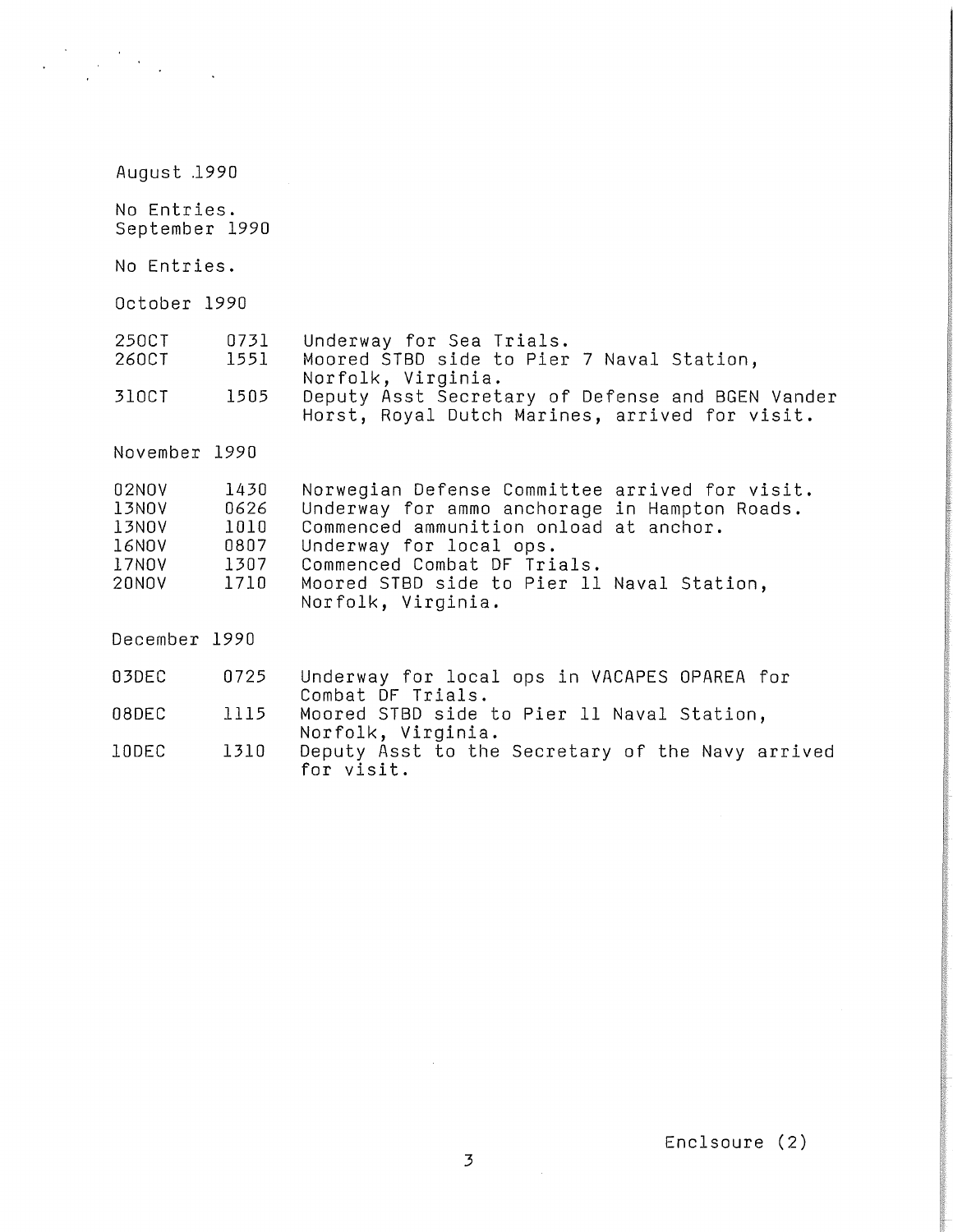## **NARRATIVE**

USS WASP commenced 1990 completing its holiday leave and upkeep period while at Naval Station, Norfolk, Virginia. first two weeks of the year were spent making preparations for upcoming Limited Team Training (LTT) and Shock Trials. The ship deployed for Limited Team Training in Guantanamo Bay, Cuba on 17 January, 1990. The next month was spent conducting intensive training exercises in the Guantanamo Bay area of operations.

On 14 February the ship concluded LTT and proceeded to Naval Station, Mayport, Florida for ammunition offload and to make other necessary preparations in anticipation of Shock Trials. In addition to the removal of ammunition, highly sensitive medical equipment and other similar gear were removed for stowage at the<br>Naval Station. On 22 February the ship proceeded south to Port On 22 February the ship proceeded south to Port Everglades, Florida to rendezvous with the USS MAHAN and USS CONNOLLY prior to their assistance during Shock Trials. Additional civilian personnel were embarked at this time to assist with shock trial testing. On 28 February the ship proceeded to the Key West Operations Area for Shock Trials with the USS MAHAN and USS CONNOLLY under WASPs tactical command.

On 2 March the first of three shock tests was conducted. On<br>rch the second shock was conducted. This shock resulted in 5 March the second shock was conducted. loss of the ship's air search radar. On 10 March shot  $#3$  was detonated which concluded the shock trial exercise. USS MAHAN and USS CONNOLLY were then dispatched to proceed on their assigned duties. Upon the conclusion of each shot WASP anchored while extensive internal and external surveys of the ship were conducted.

On 12 March Captain Leonard F. Picotte was relieved at anchorage by Captain Robert R. Hanke. Captain Picotte was transferred ashore to Naval Station, Key West, Florida by the ship's assigned helicopter. The ship then proceeded to Naval Station, Mayport, Florida to recover equipment that was removed in preparation for shock trials less our ammunition stores. While in Mayport, Florida the ship made needed repairs suffered during Shock Trials.

WASP was underway once again on 17 March to conduct Channel Finder Testing off Port Everglades, Florida. WASP completed Channel Finder Testing on 20 March and arrived at Naval Station, Norfolk, Virginia on 23 March.

On 24 April the ship commenced a 2 month Restricted Availability (RAV) in preparation for a 3 month Post-Shakedown Availability. During this two month availability WASP hosted many foreign and domestic military officials to visits, luncheons and conferences onboard. VIP's included, Commander Second Fleet, Armed Forces Staff College students and the Commandant French Naval War College.

WASP was underway for RAV sea trials and Helicopter Dynamic Interface (HDI) on 24 June. While conducting HDI in the Virginia

Enclosure (3)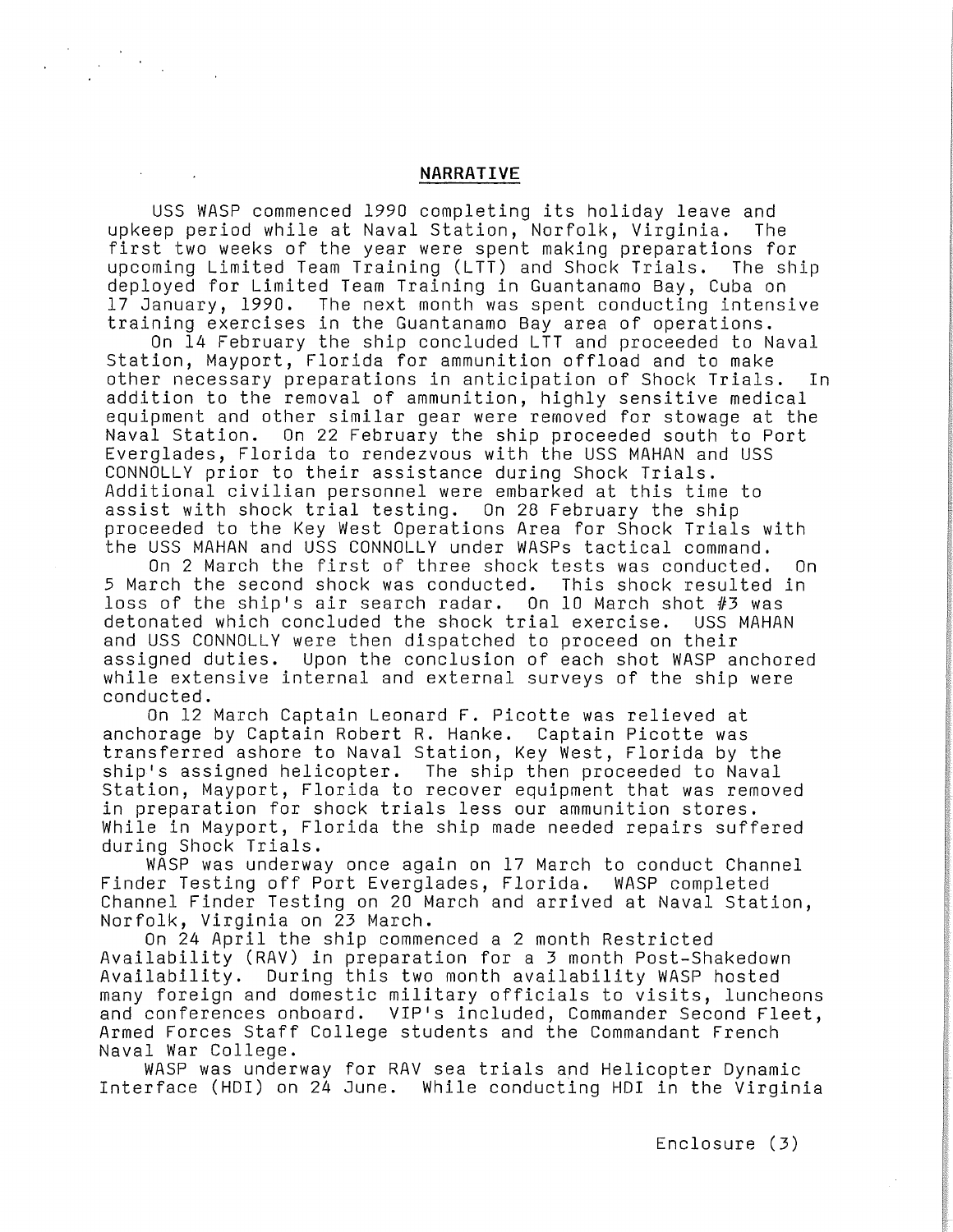Capes, AA **was blown** overboard during the approach of a CH-53E. The night time recovery was greatly aided by the use of Night Observation Devices being used by the helicopter pilots in the traffic pattern. The ship's Rigid Hull Inflatable Boat was launched and directed to the man by embarked aircraft. The man was rescued and flown ashore for medical observation at<br>the Portsmouth Naval Hospital, Portsmouth, Virginia. The ship the Portsmouth Naval Hospital, Portsmouth, Virginia. completed HDI and Sea Trials on 26 June. On 27 June the ship hosted a dependent's cruise in the Virginia Capes. The ship arranged for Landing Craft Air Cushion (LCAC) demonstrations and tours, USMC demonstrations and the embarkation of selected Marine amphibious equipment. Visitors were treated to a fly-by of A-6 Intruders and F-14 Tomcats based at Oceana Naval Air Station, Virginia Beach, Virginia. The ship returned to port that evening.

On 28 June the ship transited to the Norfolk Naval Shipyard for a 3 month Post-Shakedown Availability. During these 3 months major enhancements were made to the ships C3 suites. Installation of the Combat DF System was the largest job. In addition to the enhancements, discrepancies noted during acceptance stages were corrected . The ship also passed a Light Off Examination (LOE). The ship departed for Sea Trials on 25 October and returned to Naval Station Norfolk, Virginia. the following day.

Upon returning to the Naval Station, the ship hosted visits by the Deputy Asst. Secretary of Defense, BGEN Vander Horst of the Royal Dutch Marines and the Norwegian Defense Committee. On 13 November, WASP commenced a full load out of ammunition to support the ship's primary mission of support for a Marine Landing Force. Upon completion of ammunition onload the ship conducted additional Combat DF trials and testing in the Virginia Capes. In addition to the Combat DF Trials from 3 December - 8 December, WASP conducted the first at-sea tests of the V-22 OSPREY V/STOL aircraft presently under development by the U.S. Marine Corps and Bell Aircraft.

Once again WASP hosted the Deputy Asst. to the Secretary of the Navy for a tour. The ship then proceeded to enter the leave and upkeep period.

Over the past year the crew has continued to grow into a team by conducting extensive training. As the ship enters 1991 it is well on its way to maintaining the high standards for which it is already known as she prepares for her first deployment overseas. Manning considerations have, however, taken its toll onboard. Due to the rapid and unexpected deployment of other Atlantic Fleet Units in support to Operation Desert Shield, WASP was directed to fill many gaps in the deploying units' manning. The first time for many of the crew to be away from their families occurred during 1990 and no notable change in performance was noted. The crew has adapted well to becoming an operational part of Naval Surface Forces.

Enclsoure (3)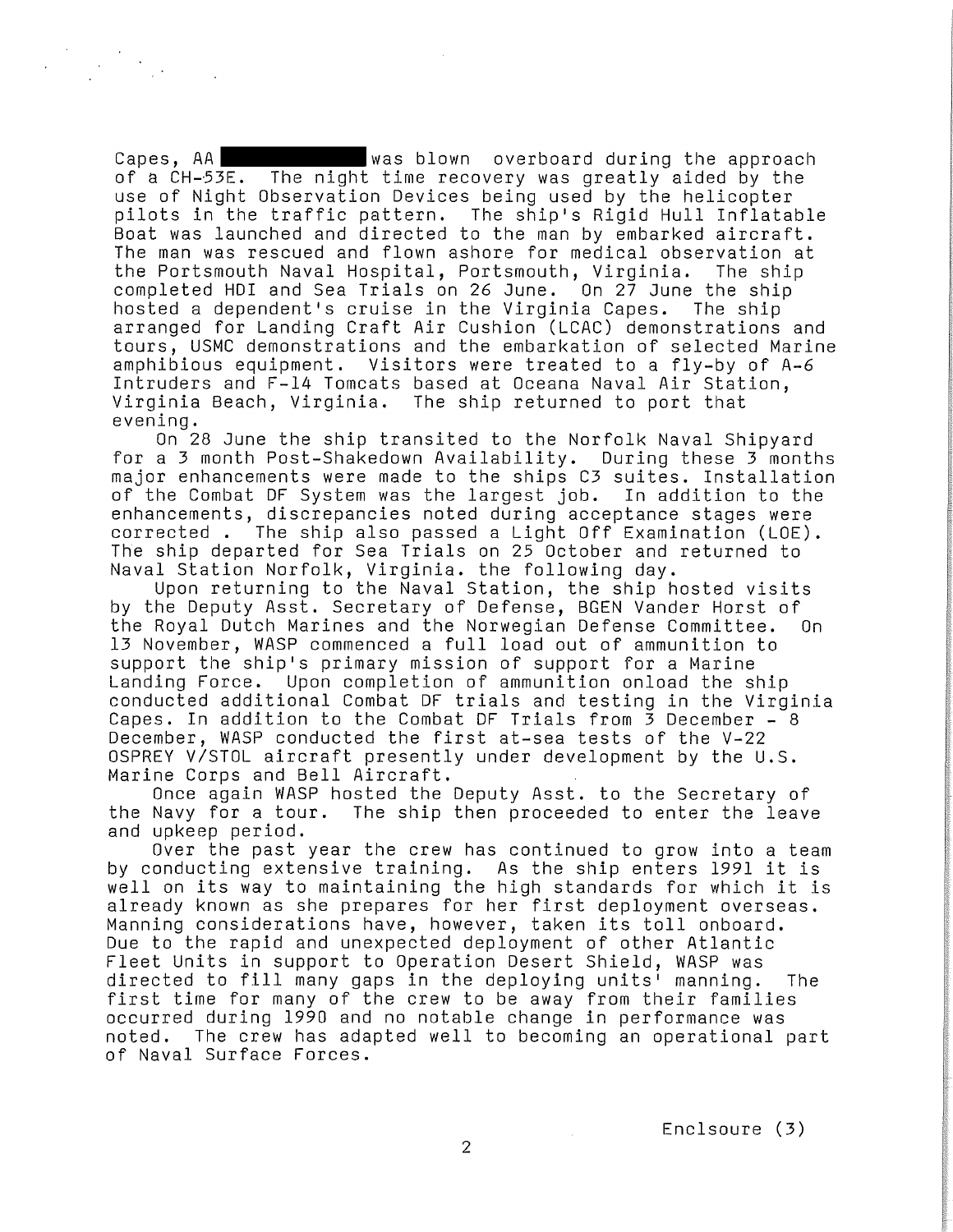### **A DAY WITH THE WASP**

On the morning of 27 June the crew of USS WASP (LHD 1) rolled out the welcome mat for more than 1400 family members and friends as the amphibious assault ship got underway for its very first Dependents Day Cruise. The Cruise, which took the guests on a trip out to the Chesapeake Light Tower, included a picnic in the ship's Hangar Bay and a wide variety of entertainment.

The guests were invited to take a self-guided tour of the ship. which included a First Aid Demonstration, a USMC fast rope demonstration, a Flight Deck Fire Fighting Demonstration, a Damage Control Demonstration, as well as static displays of USMC aircraft and a LCAC (Landing Craft, Air Cushion).

Musical entertainment was provided in the Hangar Bay, with a variety of music ranging from folk songs and ballads to Rock and Jazz performances.

On the ship's Flight Deck, many of the guests covered their ears as two A-6 Intruders from VA-85 Attack Squadron performed bombing and simulated landing runs. Shortly after the A-6s had left the area, they were replaced by two F-14 Tomcats (Tom Catters) from VF-31 who made several high speed runs along side the ship. The spectators also watched LCAC Operations, and had a chance to see the Air Foil Ship, USS GEMINI (PHM 6) make several passes by the ship.

As the day progressed, many of the ship's guests returned to the Hangar Bay for a Barbecue Style lunch and then took in a movie on the ship's Closed Circuit Entertainment System.

After a full day of fun and excitement, the ship slowly made its way back to the Naval Base Piers. It was a day that, for all the guests as well as the crew, would not soon be forgotten.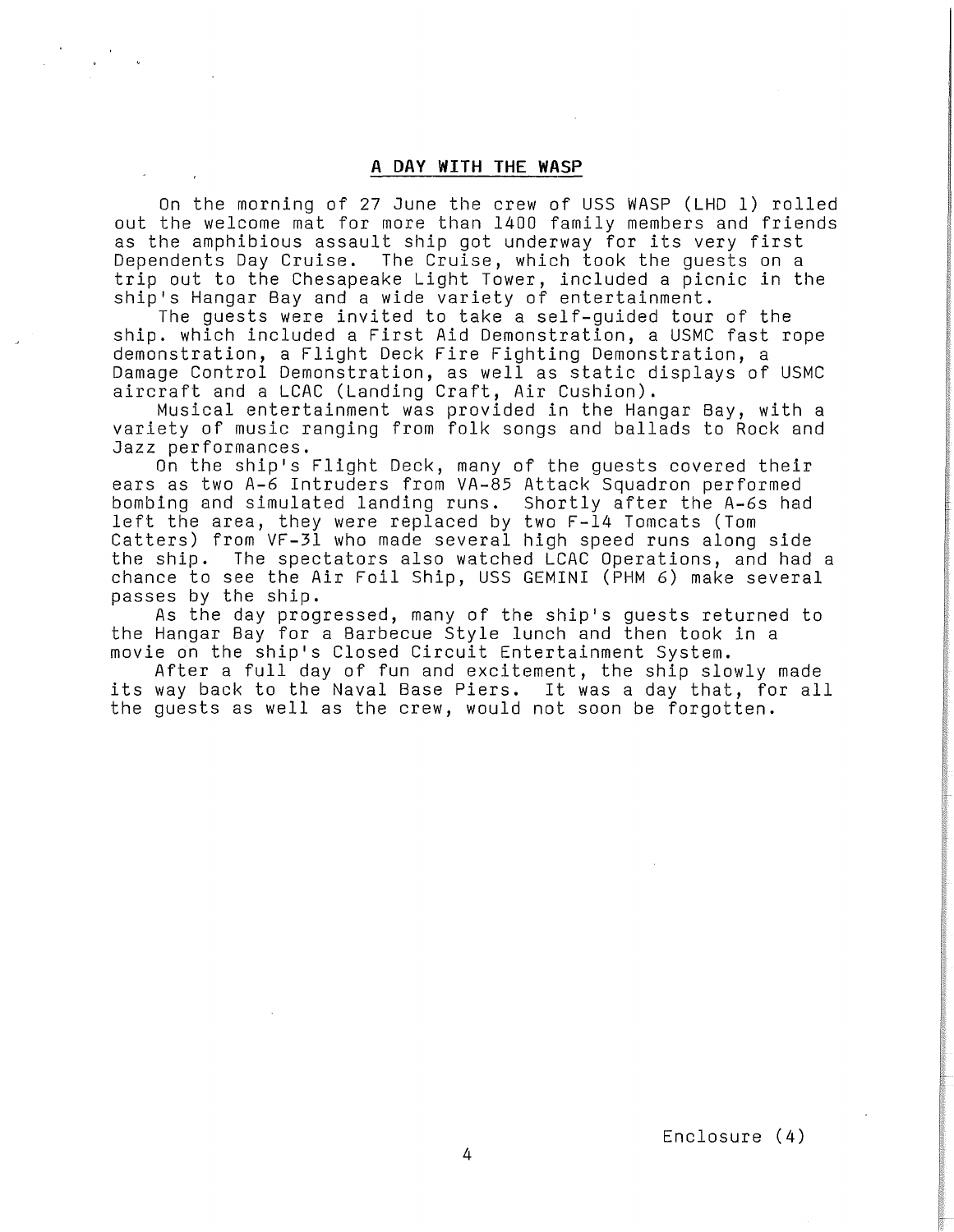## **OSPREY MAKES FIRST SHIPBOARD LANDING ON WASP**

The crew of USS WASP (LHD l) waited patiently Monday, December 3, 1990, for the arrival of the MV-22 Osprey Joint Service Aircraft to make its first shipboard landing. Unfortunately, weather conditions prevented the new tilt-rotor aircraft from arriving.

However, as weather conditions improved on Tuesday afternoon, the tilt-rotor aircraft successfully touched down on WASP's Flight Deck. The historical landing occurred approximately 10 miles off the coast of Norfolk.

The ship then practiced flight operations with two MV-22 Ospreys on Friday. The operations were conducted to test the Osprey's compatibility to shipboard use. While the MV-22s were designed with the LHD-1 class ship in mind, their functions had yet to be tested on an actual ship.

The aircraft's ability to take off and land was tested, their ability to be moved about on the Flight Deck and Hangar Bay was tried and maintenance personnel simulated tasks which would be performed on the aircraft onboard the ship. ability to be moved about on the Flight Deck and Hangar Bay<br>tried and maintenance personnel simulated tasks which would<br>performed on the aircraft onboard the ship.<br>"One of our concerns was the severe turbulence which is<br>cr

"One of our concerns was the severe turbulence which is

"This turbulence makes it very difficult for the Flight Deck Personnel to work around the aircraft while the propellers are turning."

The Osprey, which is capable of all weather, day and night operations, did not make the trip to WASP on Monday as scheduled partly because of the delicate equipment installed on the MV-22 for its test period. "Because of all the test equipment onboard the aircraft, it was undesirable to fly the Osprey in the rain ...<br>during this testing and evaluation period," explained Chief

According to Kurtis R. Long, Flight Test Engineer for the MV-22 Osprey Program, the Osprey is considered to be the replacement aircraft of the medium-lift assault mission. "Basically, it is supposed to replace the H-46 Helicopter," said Long.

.<br>The MV–22 Program, which started in the early 80s, is an off– shot of the XV-15 Tilt-Rotor Program," said Long. The XV-15 program, better known as the JVX program, was the first truly successful tilt-rotor program.

The Osprey is a multi-mission aircraft which will service all branches of the military. However, its primary Navy and Marine Crops mission will be to assist in the vertical assault transport of troops, equipment and supplies from amphibious assault ships to area of operations.

Other primary Osprey missions will be Strike Rescue, as well as delivery and retrieval of Navy Seals and other special warfare teams. It will also be used in logistics transportation in support of the fleet.

Enclosure (4)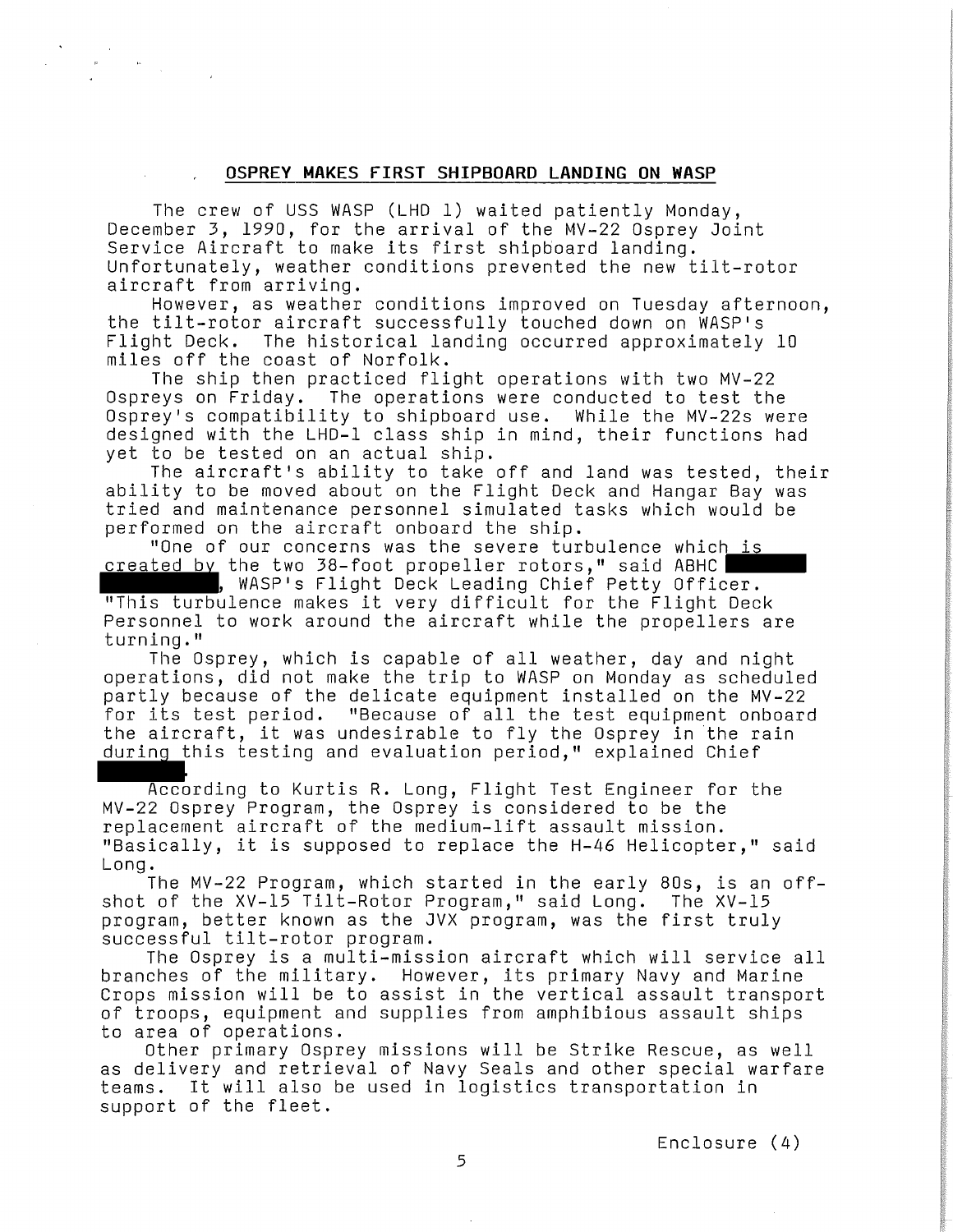The new tilt-rotor aircraft boasts two 10,000 pound external cargo hooks, crash worthy troop and crew seats, a rescue hoist, in flight refueling, a cruising speed of approximately 270 knots and a shorter dash speed of around 300 knots.

Despite all of the Osprey's capabilities, the multi-milliondollar project's financial future has been in question for some time. However, the MV-22 has seen some positive developments. "Congress has already approved funding for limited production of the aircraft," said Long.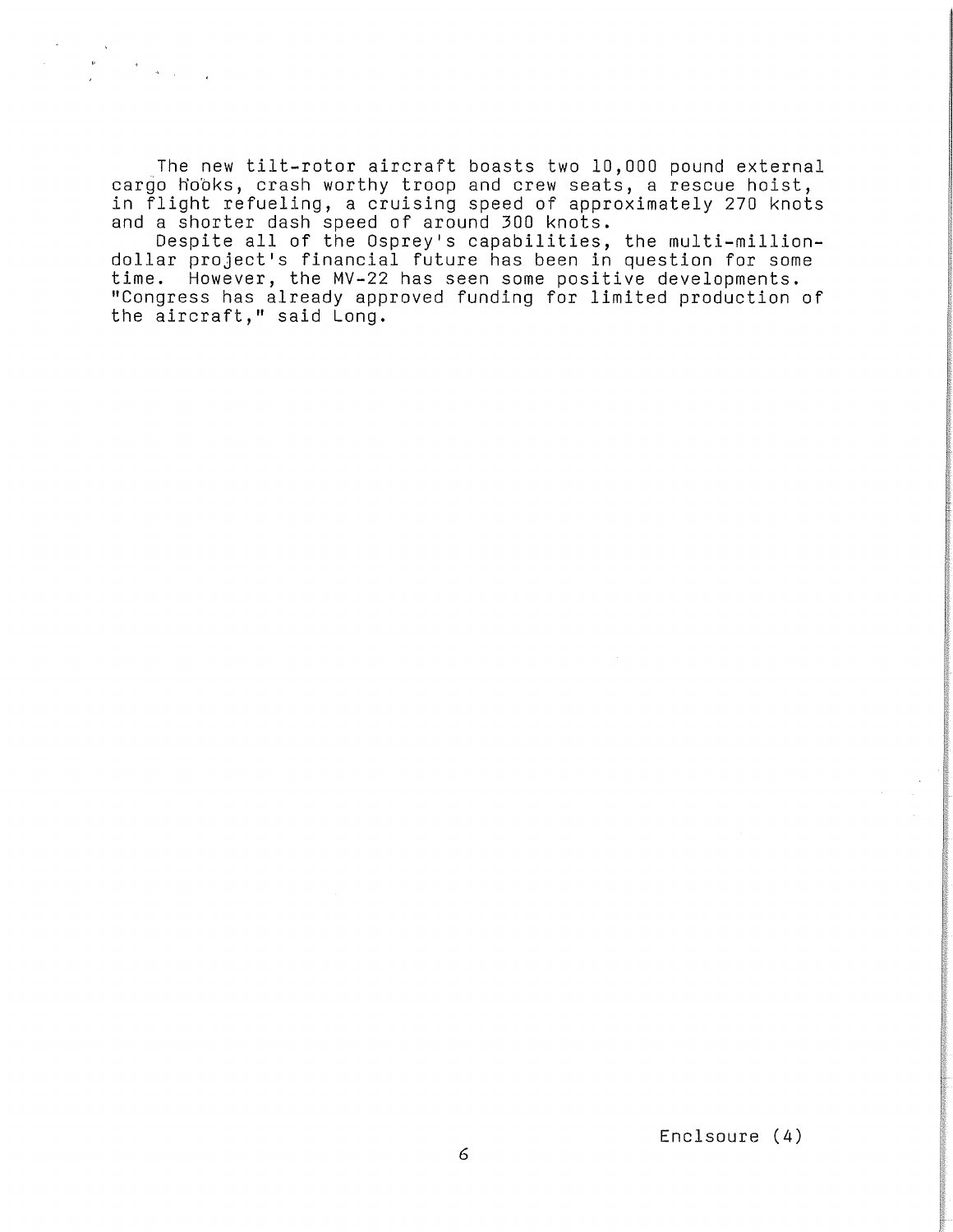#### OPNAVINST 5320. 02 FEB 90

### SECTION VII

 $\mathbf{1} \oplus \mathbf{0}$ 

## SUMMARY OF ORGANIZATIONAL MANPOWER REQUIREMENTS

SUMMARY BY TOTAL BILLETS

#### LHO 1 CLASS

# 1. ORGANIZATIONAL MANPOWER REQUIREMENTS FOR THIS ACTIVITY ARE:

| <b>OFFICER</b> | <b>CPO</b> | OTHER ENLISTED |
|----------------|------------|----------------|
| -------        | ---        | -------------- |
| 65.            | 71         | 1065           |

2. GENERAL APPORTIONMENT OF ENLISTED SKILLS IS AS FOLLOWS:

| PETTY OFFICERS      | 61.89% |
|---------------------|--------|
| DESIGNATED STRIKERS | 15.05% |
| NON-RATED PERSONNEL | 23.06% |

## 3. PAY GRADE SUMMARY IS AS FOLLOWS:

| E - 9   | 7   |                     |     |
|---------|-----|---------------------|-----|
| $E - B$ | 19  |                     |     |
| $E - 7$ | 45  | ł                   |     |
| $E - 6$ | 126 |                     |     |
| $E - 5$ | 194 |                     |     |
| $E - 4$ | 312 |                     |     |
|         |     | DESIGNATED STRIKERS | 171 |

NON-RATED PERSONNEL 262

PAGE VII - 1

 $\blacksquare$ 

 $\sim$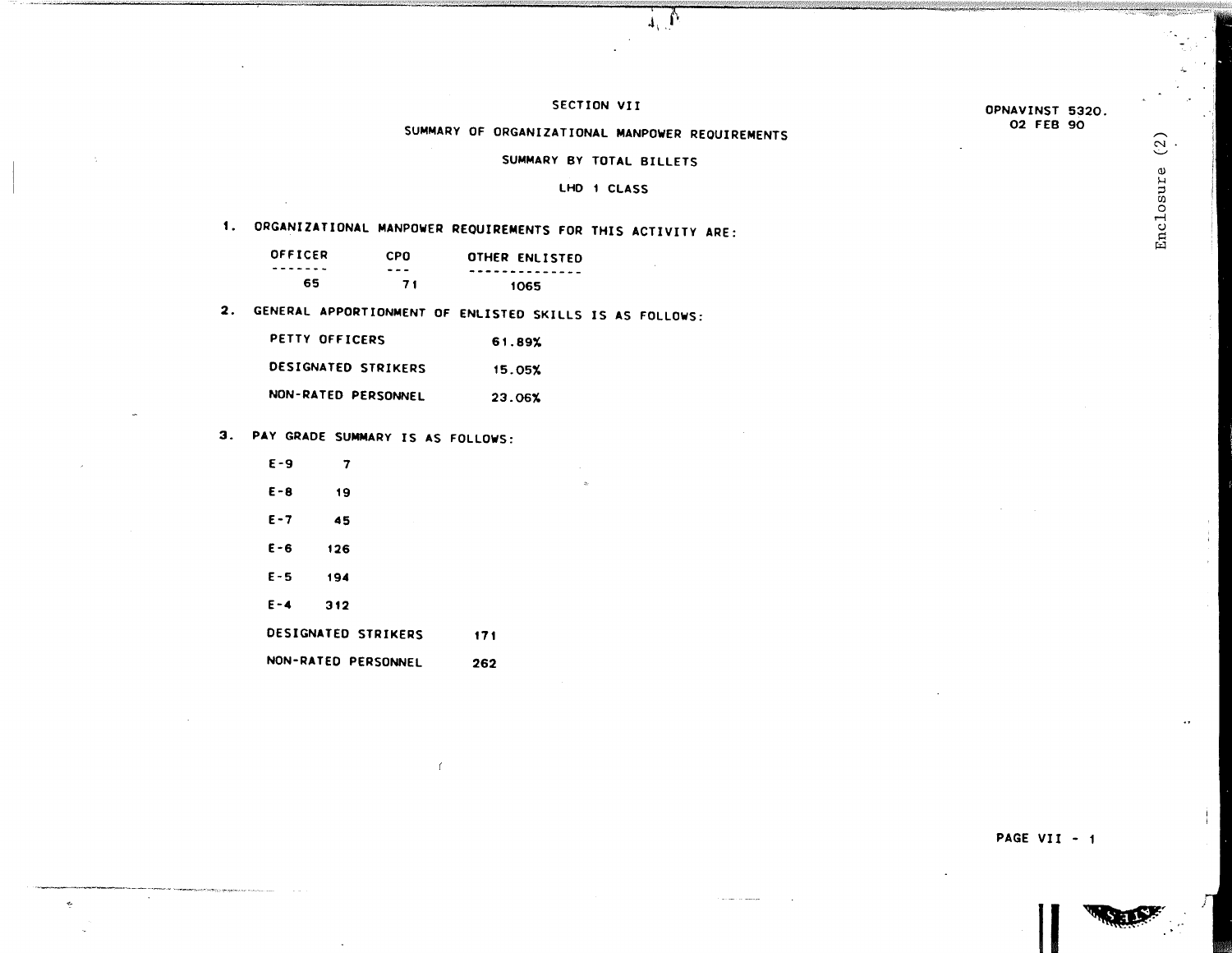The USS WASP (LHD-1) held it's first Change of Command ceremony. Captain Robert R. Hanke relieved RADM select Leonard F. Picotte, while WASP was underway in March off the coast of Mayport, Florida.

Captain Hanke was commissioned an Ensign at the NROTC Unit, Northwestern University in June 1965.

Designated an unrestricted Naval Aviator in August, 1966, Captain Hanke reported to his first fleet assignment, HS-3, homeported with CVSG-56 in Norfolk, VA. Serving as Assistant Quality Control Officer, Assistant Admin Officer, Personnel Officer and Assistant NATOPS Officer, he deployed aboard USS RANDOLPH and USS YORKTOWN to the North Atlantic, Mediterranean and South America.

Graduate studies at the Naval Postgraduate School, Monterey, California, produced an M.S. in Computer Science in December 1971.

Captain Hanke reported to HS-15 at NAS Lakehurst, N.J., for duties as NATOPS and Operations Officer. Operational testing of the sea control ship was conducted aboard USS GUAM during 1972 and 1973.

In June 1975, Captain Hanke graduated from the Command and Staff School of the Naval War College. From August 1975 until January 1978 he flew with VX-1 at NAS, Patuxent River, Maryland serving as Computer System Analyst, Rotary Wing Section Head and Plans and Analysis Department Head. Captain Hanke participated in operational test and evaluation of the LAMPS MK III system and updates to ASW helicopters in HS and HSL squadrons.

Captain Hanke reported as Executive Officer and Commanding Officer of HS-15 at Jacksonville, Florida in July 1978. Deployments to the Mediterranean and Indian Ocean were made with CVW-6 aboard USS INDEPENDENCE. During 1980, HS-15 won the CNO Aviation Safety Award, CNAL Battle "E", Isbell ASW Excellence Award and was awarded the Navy Unit Citation.

In 1981 and 1982, Captain Hanke served as Mini Boss and Air Boss aboard USS FORRESTAL, deploying to the Mediterranean and Indian Ocean. Next he reported as Commanding Officer of the East HS Fleet Readiness Squadron, HS-1, at Jacksonville, Florida.

In June 1984, Captain Hanke was assigned as Program Coordinator for CV Helos in the Office of the Chief of Naval Operations. He was responsible for the procurement of the SH-60F Sea Hawk ASW Helicopter.

Captain Hanke returned to VX-1 at NAS, Patuxent River, Maryland, as Commanding Officer from June 1986 until January 1988. Operational testing of fixed and rotary wing ASW aircraft and systems were conducted, resulting in the CNO Safety Award and consecutive CINCLANTFLT Golden Anchor Awards for retention.

Captain Hanke reported aboard USS GUAM (LPH-9) as Commanding Officer from July 1988 until February, 1990. USS GUAM was awarded the COMNAVSURFLANT battle "E" in January 1990. He reported aboard USS WASP as Prospective Commanding Officer on 8 March 1990.

Enclosure (4)